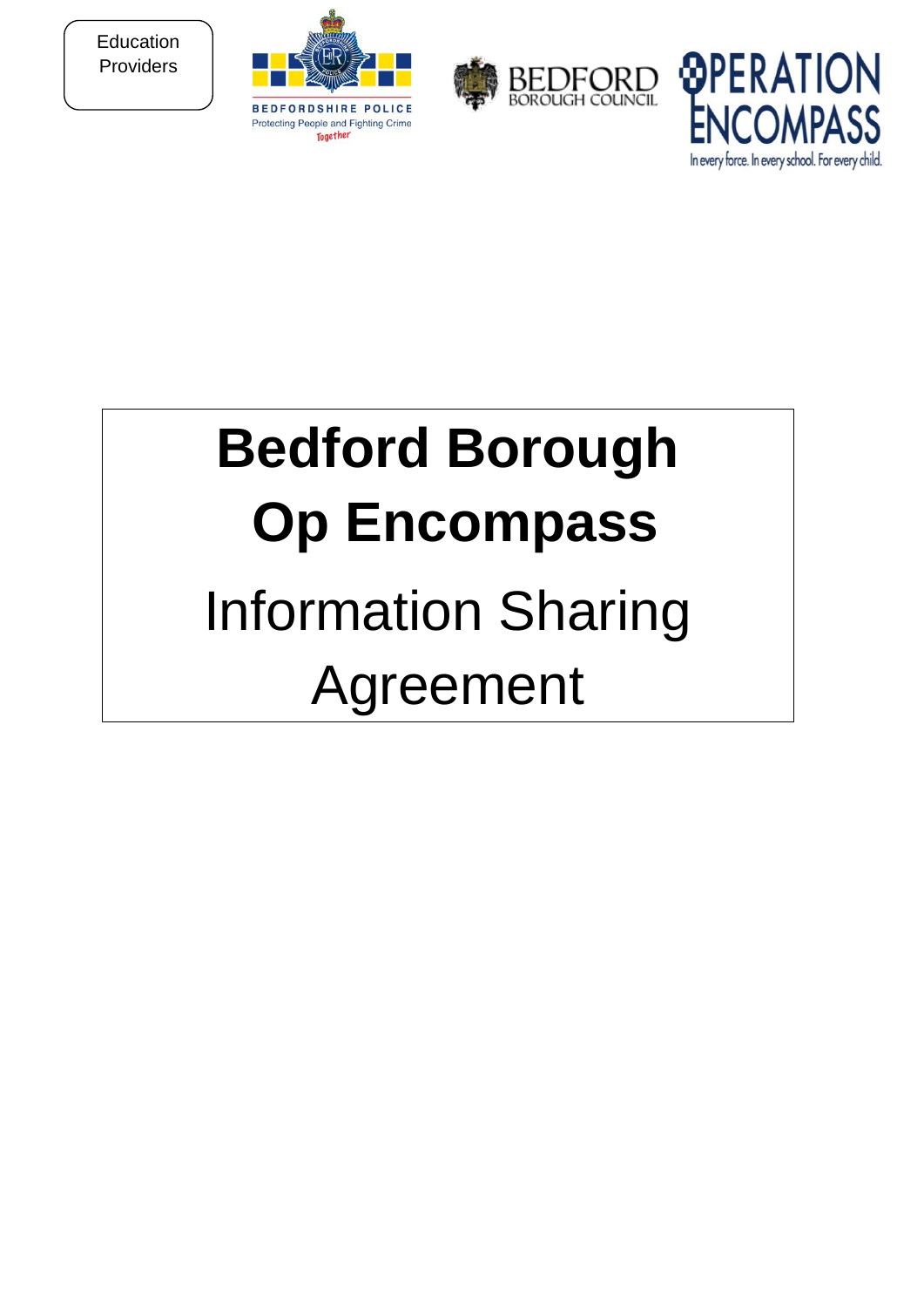# **Summary Sheet**

| <b>Purpose</b>                           | By creating a system for the formal exchange of information<br>and intelligence between Bedfordshire Police, Bedford<br>Borough Council, and Education Establishment (as signed)<br>we will:<br>Raise awareness of the circumstances under which a<br>child or young person may be attending school and<br>how subsequently they may present in terms of their<br>behavioural and emotional responses throughout the<br>school day, following a domestic incident.<br>Raise awareness of the circumstances under which a<br>child or young person may be attending school and<br>how subsequently they may present in terms of their<br>behavioural and emotional responses throughout the<br>school day, following a missing incident<br>Where appropriate provide an early help source of<br>support through the educational setting for families/<br>children impacted by domestic abuse.<br>Make referrals where threshold has been met for child<br>protection purposes to the Multi Agency Safeguarding<br>Hub (MASH), or where parental consent is given; and<br>where it is appropriate to do so, complete an Early Help<br>Assessment for additional support. |
|------------------------------------------|------------------------------------------------------------------------------------------------------------------------------------------------------------------------------------------------------------------------------------------------------------------------------------------------------------------------------------------------------------------------------------------------------------------------------------------------------------------------------------------------------------------------------------------------------------------------------------------------------------------------------------------------------------------------------------------------------------------------------------------------------------------------------------------------------------------------------------------------------------------------------------------------------------------------------------------------------------------------------------------------------------------------------------------------------------------------------------------------------------------------------------------------------------------------|
| <b>Parties</b>                           | <b>Bedfordshire Police</b><br><b>Bedford Borough Council</b><br>Education Establishment (as signed)                                                                                                                                                                                                                                                                                                                                                                                                                                                                                                                                                                                                                                                                                                                                                                                                                                                                                                                                                                                                                                                                    |
| <b>Agreement</b><br>commencement<br>date | 21/02/2022                                                                                                                                                                                                                                                                                                                                                                                                                                                                                                                                                                                                                                                                                                                                                                                                                                                                                                                                                                                                                                                                                                                                                             |
| <b>Agreement</b><br>review date          | 21/02/2023                                                                                                                                                                                                                                                                                                                                                                                                                                                                                                                                                                                                                                                                                                                                                                                                                                                                                                                                                                                                                                                                                                                                                             |
| <b>Agreement</b>                         | <b>Bedfordshire Police</b>                                                                                                                                                                                                                                                                                                                                                                                                                                                                                                                                                                                                                                                                                                                                                                                                                                                                                                                                                                                                                                                                                                                                             |
| Owner                                    | <b>Bedford Borough Council</b>                                                                                                                                                                                                                                                                                                                                                                                                                                                                                                                                                                                                                                                                                                                                                                                                                                                                                                                                                                                                                                                                                                                                         |
|                                          | Education Establishment (as signed)                                                                                                                                                                                                                                                                                                                                                                                                                                                                                                                                                                                                                                                                                                                                                                                                                                                                                                                                                                                                                                                                                                                                    |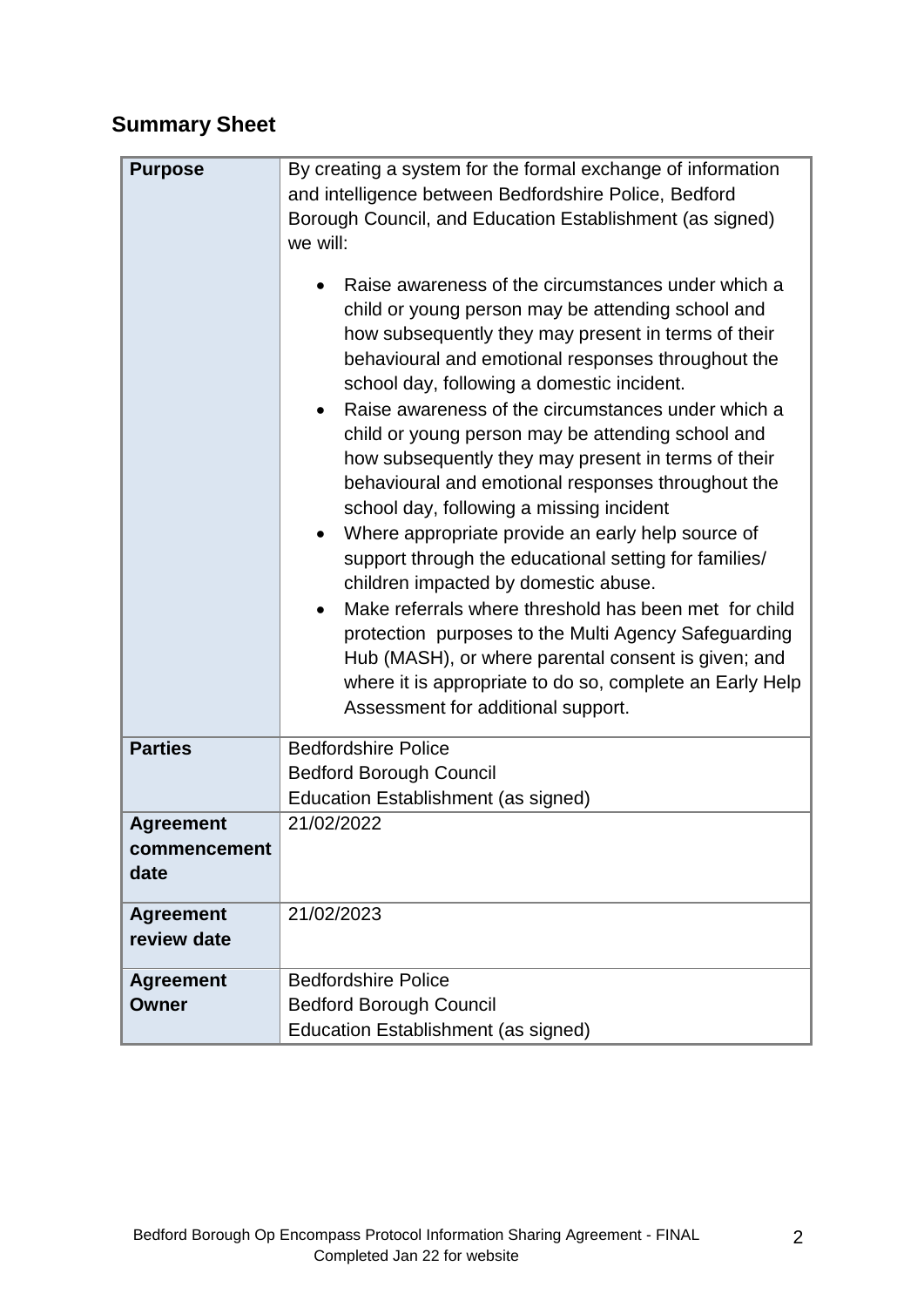## **1. The Parties**

This agreement is made between:

- **(1)** Bedfordshire Police (the "Police")
- **(2)** Bedford Borough Council (the "Council")
- **(3)** Education Establishment (as signed) (the "School")

Known together as the "Parties" or individually as the "Party"

#### **2. Agreement Start Date**

This agreement commences from:

#### **3. Introduction**

The Parties recognise a high standard of information management is essential to the operational efficiency of services. The Parties are therefore committed to managing their information and other agencies information, lawfully shared with them, by having in place organisational structures which will ensure compliance with legislation, including the Management of Police Information (MoPI) Code of Practice and Guidance.

#### **4. Purpose**

The purpose of this agreement is to enable the Parties to share relevant information, designed to enable the School to have effective and timely information regarding those pupils in their settings who are impacted by domestic abuse or a Missing episode. This is in order to support the School in making informed decisions in relation to future actions and reduce the negative impact on a young person's education and wellbeing.

This agreement will incorporate measures aimed at:

- Facilitating a co-ordinated approach that targets potential support needs
- Facilitating the collection and exchange of relevant information

This agreement is in line with:

- The General Protocol for Sharing Information between Partner Organisations in Bedford Borough.
- The Pan-Bedfordshire Information Sharing Protocol between Bedford Borough, Central Bedfordshire, Bedford Borough Safeguarding Children Board's, Domestic Abuse Partnership, Bedfordshire Sexual Violence Strategy Group, and Bedford Borough Community Safety Partnership:

[https://bedfordscb.proceduresonline.com/p\\_information\\_shar.html#](https://bedfordscb.proceduresonline.com/p_information_shar.html)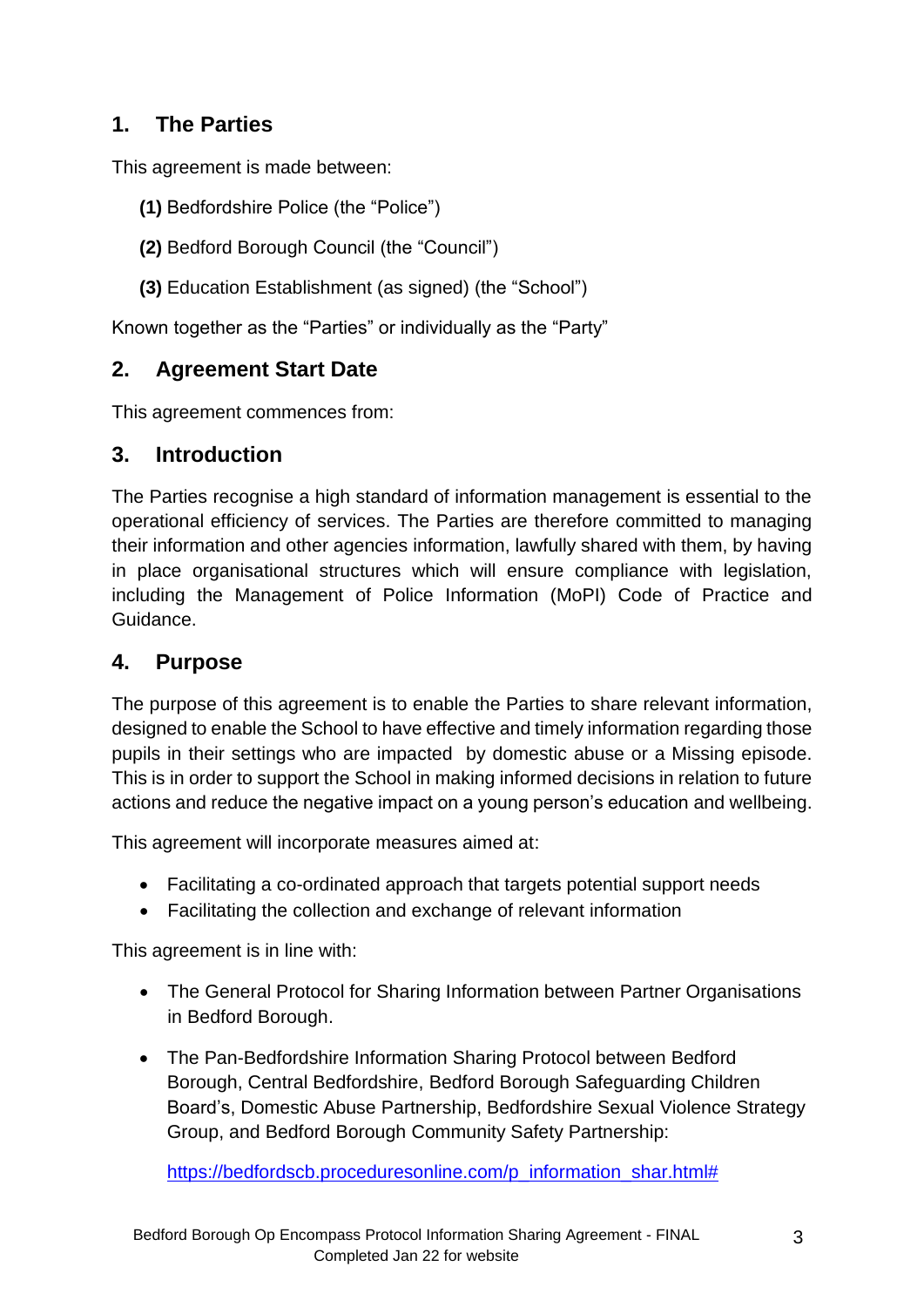# **5. Lawful Basis for Processing of Data**

#### **Data Protection Act 2018 (GDP)**

Under Schedule 1 of the DPA – special categories of personal data and criminal convictions etc data:

Part 2, Section 18 – safeguarding of children and of individuals at risk.

#### **General Data Protection Regulation (GDPR)**

Under Article 6 of the GDPR – Processing Personal Data:

(e) processing is necessary for the performance of a task carried out in the public interest or in the exercise of official authority vested in the controller.

Under Article 9 of the GDPR – Processing Special Categories of Personal Data:

(g) processing is necessary for reasons of substantial public interest.

The information being shared is relevant to the purposes of this agreement and is not excessive; information being shared is accurate and up to date; information is kept for no longer than necessary; information shared is kept secure.

A Data Protection Impact Assessment (DPIA) Stage 1 has been completed for this process: -



#### **6. Powers**

For the purpose of information sharing, this agreement fulfils the requirements of the following:

- Data Protection Act 2018
- General Data Protection Regulation (GDPR)
- The Children's Act 2004
- Freedom of Information Act 2000
- Criminal Procedures and Investigations Act 1996
- Mental Health Act 1983
- Common law Duty of Confidentiality
- Prosecution of Offenders Act 1985 S(6)(1)
- Working Together to Safeguard Children Guidance 2018
- Crime and Disorder Act 1998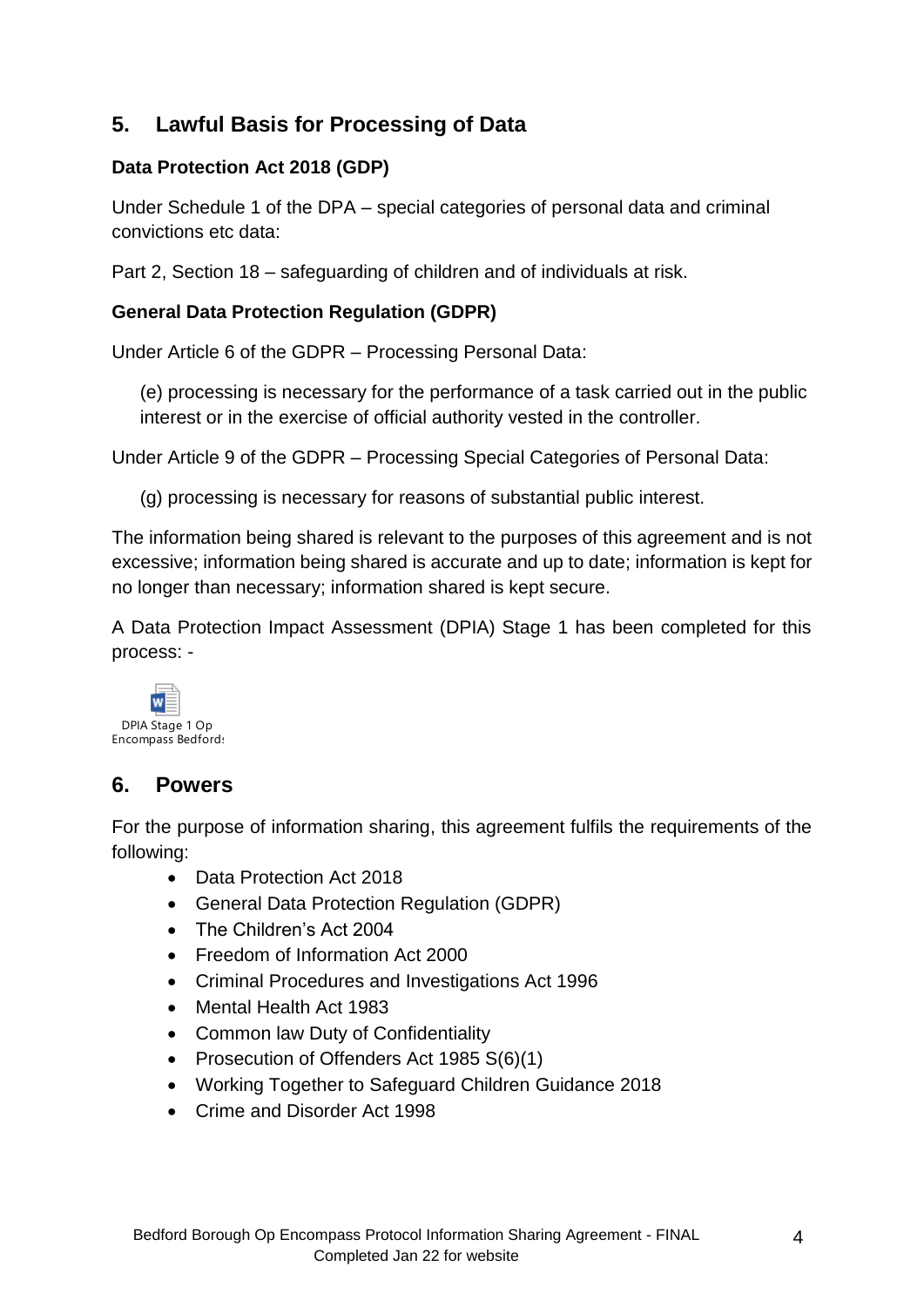# **7. Information Sharing Process**

This agreement has been formulated to facilitate the exchange of information between the Parties identified in this agreement. It is however, incumbent on all Parties to recognise that any information shared must be justified on the merits of each case.

**The Police** in line with the General Protocol for Sharing Information between Partner Organisations in Bedfordshire and Bedford Borough will send, via the secure e-mail system (PNN), to the relevant education establishment the Domestic Incident or Missing Episode Referral Report; for all domestic abuse incidents and Missing Episodes with children recorded, for the previous 24 hours on a daily basis in a timely manner.

**The Council**, in line with the General Protocol for Sharing Information between Partner Organisations in Bedfordshire and Bedford Borough, will provide read only access to Bedfordshire Police to Children's Services systems to enable research to identify: -

- School associated with relevant child
- Identification of CP Plan, CIN, Children's Services or Early Help involvement
- Siblings relevant to the child and the incident to be referred.

**The School,** in line with the General Protocol for Sharing Information between Partner Organisations in Bedfordshire and Bedford Borough, will only share information with relevant staff in the School on a need to know basis. Relevant staff may include but are not limited to: a School Safeguarding Lead, Nominated Op Encompass Single Point Of Contact (SPOC), School Nurse, Pastoral Worker, Counsellor, Head Teacher, Form Tutor, College Tutor, or Welfare Officer and with the aim to observe or support the individual affected.

Once information has been received by the Nominated Op Encompass SPOC at the School, they will become the responsible party for holding and disseminating the information to specific and relevant member(s) of staff who need to know and may be identified in the list above.

There is no requirement for schools to further refer this Op Encompass information to the MASH as this will be completed by the Police based on their agreed thresholds.

The team responsible for **Elective Home Schooled (EHE) Children,** in line with the General Protocol for Sharing Information between Partner Organisations in Bedfordshire and Bedford Borough, will receive information from the Police in line with process. EHE parents will be provided information regarding their engagement in this process via guidance provided to new parents engaging in EHE and via the EHE website information page for EHE parents.

Once information has been received by the team, they will be responsible for risk assessing what action they will take to ensure support is offered to the relevant family.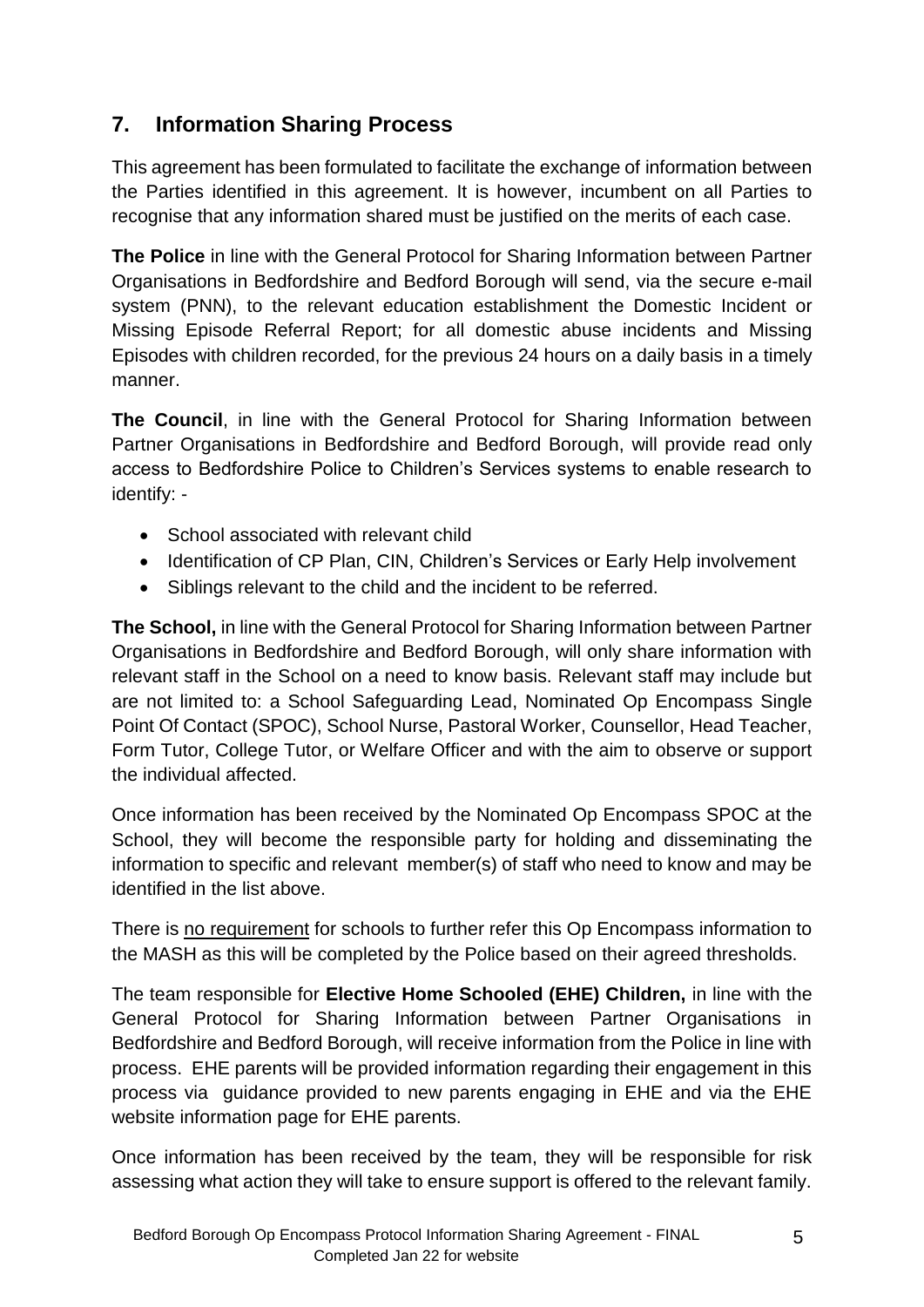## **8. Cross Border Considerations**

Where a child or young person is educated in a neighbouring borough covered by Bedfordshire Police, information will be shared across geographical boundaries for areas that have a RELAY or Op Encompass process in place.

Incidents occurring in other force areas or children accommodated outside of Bedfordshire are not covered by this protocol.

# **9. Constraints on the Use of Information**

The information shared may be disclosed by the School to any appropriate Social Care or Early Help Practitioner involved with the child; but must not be disclosed to any other third party.

The information must be stored securely and destroyed when it is no longer required for the purpose for which it was provided and in line with the Information Commissioners Office (ICO) Guidelines – [Integrity and Confidentiality \(Security\)](https://ico.org.uk/for-organisations/guide-to-the-general-data-protection-regulation-gdpr/security/)  [Principle.](https://ico.org.uk/for-organisations/guide-to-the-general-data-protection-regulation-gdpr/security/)

Any information shared between the Police and the Council and the School is only valid at the time of provision and should only be used for the purpose stated in this agreement.

Any information shared between the Police and the Council and the School will be proportionate and necessary for the purpose for which it is being shared.

Sharing of Police information between partners for the purpose of achieving a common aim must be done in accordance with [The College of Policing Authorised Professional](https://www.app.college.police.uk/app-content/major-investigation-and-public-protection/domestic-abuse/partnership-working-and-multi-agency-responses/)  [Practice for Information Management](https://www.app.college.police.uk/app-content/major-investigation-and-public-protection/domestic-abuse/partnership-working-and-multi-agency-responses/) and in line with [ICO Data sharing code of](https://ico.org.uk/about-the-ico/news-and-events/news-and-blogs/2020/12/ico-publishes-new-data-sharing-code-of-practice/)  [practice.](https://ico.org.uk/about-the-ico/news-and-events/news-and-blogs/2020/12/ico-publishes-new-data-sharing-code-of-practice/)

The 7 Golden Rules of Information Sharing contained within both the Government Information Sharing document and the Pan-Bedfordshire Information Sharing Protocol between; Bedford Borough, Central Bedfordshire, Bedford Borough Safeguarding Children Board's, Bedfordshire Domestic Abuse Partnership, Bedfordshire Sexual Violence Strategy Group and Bedford Borough Community Safety Partnership must be adhered to.

Retention for the intelligence purposes shall be allowed but only in line with the [General Data Protection Regulations,](https://ico.org.uk/for-organisations/guide-to-data-protection/guide-to-the-general-data-protection-regulation-gdpr/) (Data Protection Act 2018).

Any breaches in the agreed information sharing processes and agreed purpose to access the Local Authority Systems will be reported through the formal escalation processes for investigation.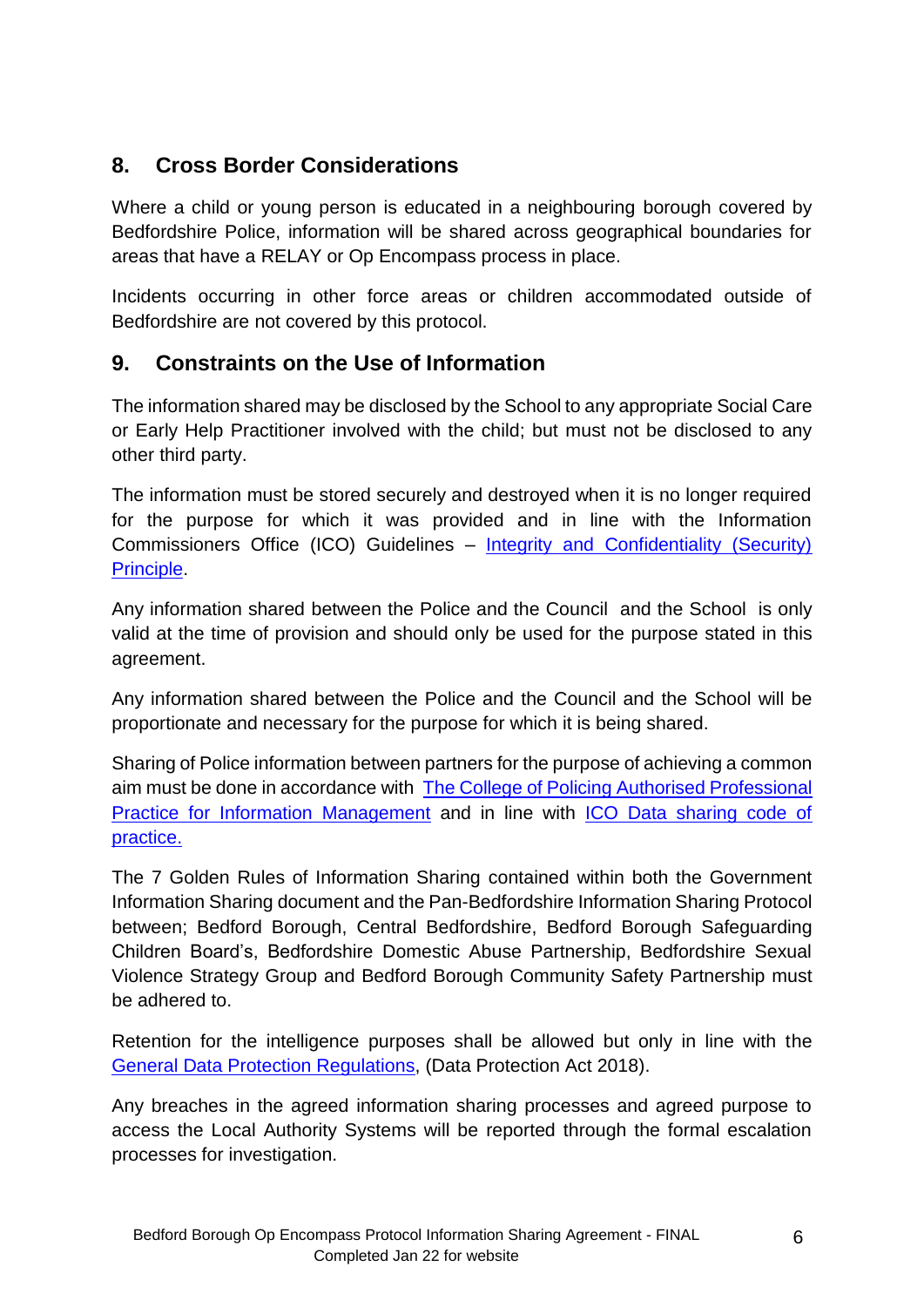# **10. Specific Procedures**

The Police data will only be made available to the relevant identified school and the following secure data transfer methods will apply:

- Secure email contact from the Police to the School Nominated Op Encompass SPOC.
- Secure e-mail contact to the Council Integrated Front Door Practitioners
- A telephone call may also be made by the Police to the School Nominated Op Encompass SPOC in some cases where the incident is assessed as high risk or where in the professional judgement of the Police, the School need to be alerted immediately.
- Op Encompass will not provide police data to any partners not signed up to this agreement.

## **11. Review, Retention and Deletion**

Parties of this agreement undertake the duty to ensure personal data shared will only be used for the specific purpose for which it is provided. The recipient of the information is required to keep it securely stored and will dispose of it when it is no longer required for the purpose for which it was provided.

The recipients of the Op Encompass information will not release this information to any third parties not covered under this agreement without obtaining the express written authority of the partner who provided the information.

The School will ensure that access to information originating from the Police under this agreement will only be granted to those staff who 'need to know' the information.

## **12. Review of the Information Sharing Agreement**

This Information Sharing Agreement will be reviewed, annually. The nominated holders of this agreement are Bedfordshire Police, Bedford Borough Borough Council and the Education Establishment (as signed). This agreement is based on the national template for Information Sharing which forms part of the guidance issued on the Management of Police Information by the College of Policing and the Home Office.

## **13. Indemnity**

The School as receivers of police information will accept liability for a breach of this Information Sharing Agreement should legal proceedings be served in relation to the breach. Any security incident must be reported to the Head Teacher of the School and to the Council IFD Service Manager via email at: [multi.agency@bedford.gov.uk](mailto:multi.agency@bedford.gov.uk)

, to ensure organisational policy on data breaches can be implemented and to comply with the Information Commissioners Office (ICO's) 72 hours reporting procedure.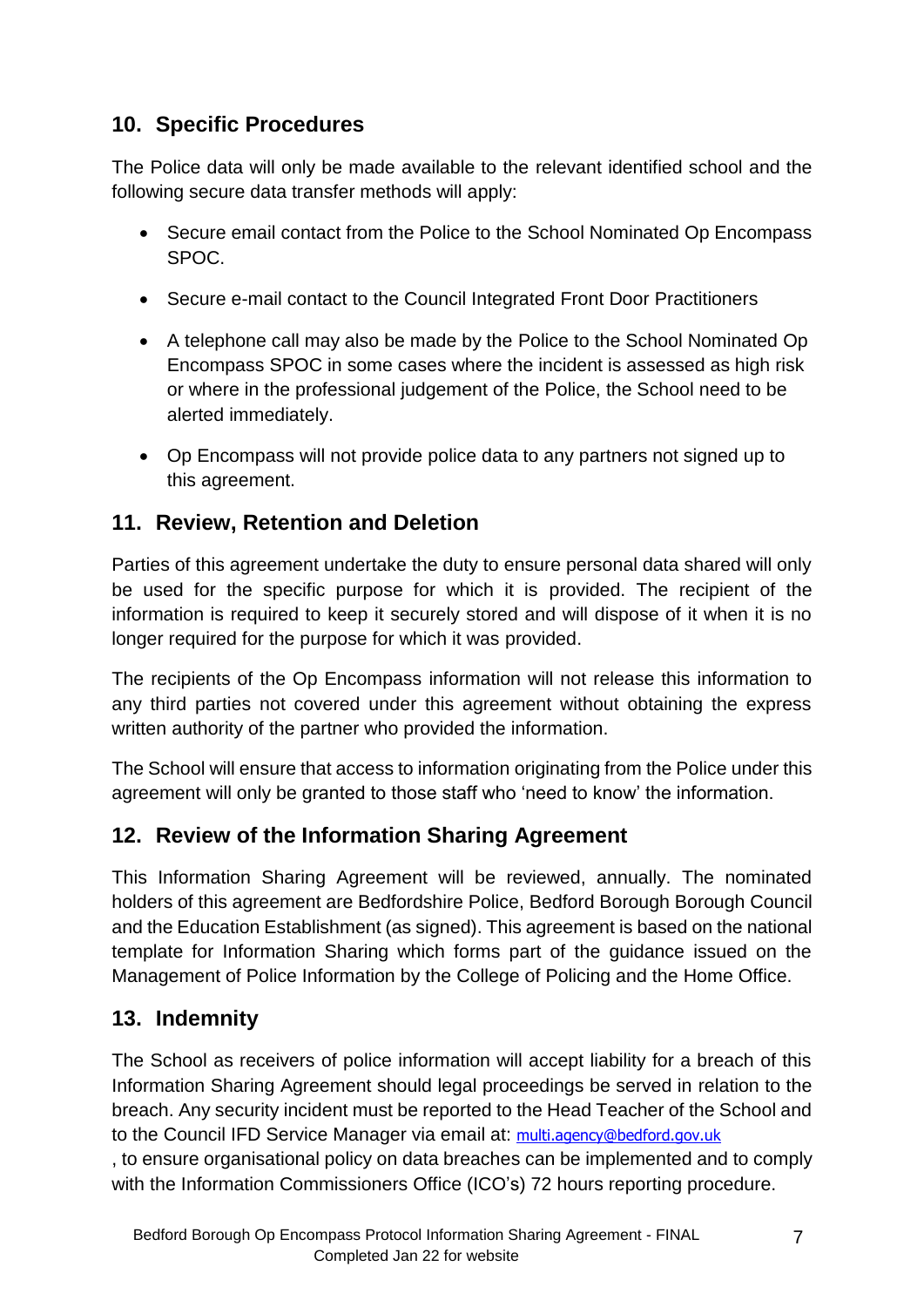#### **14. Roles and responsibilities under the agreement**

Each Party must appoint a Single Point of Contact (SPOC) who must work together to ensure the processes of this agreement are fully adhered to. The Nominated SPOC for each Party is identified below:

#### **The Police:**

| Title:  | Bedfordshire Police PPU Hub                   |
|---------|-----------------------------------------------|
| Name:   | <b>DCS Dee Perkins</b>                        |
| Number: | 01234 842631                                  |
| E-mail: | OpEncompass@bedfordshire.police.pnn.police.uk |

#### **The Council:**

| Title:  | <b>Bedford Borough Children's Services</b> |
|---------|--------------------------------------------|
| Name:   | Harmesh Bhogal                             |
| Number: | 01234 718700                               |
| E-mail: | multi.agency@bedford.gov.uk                |

#### **The School:**

All Schools will provide the details of their SPOC as per the signature page and larger Schools (1000+ pupils) or post-16 Education Providers may have up to two additional Nominated Op Encompass SPOC's due to their size.

#### **15. Signatures**

By signing this agreement, all signing Parties accept responsibility for its execution and agree to ensure that their staff are trained so that requests for information and the process of sharing itself is sufficient to meet the purposes of this agreement.

Signatories must also ensure they comply with all relevant legislation, knowing their obligations under GDPR and DPA 2018 in respect of the personal data being processed.

Signed on behalf of **Bedfordshire Police**: